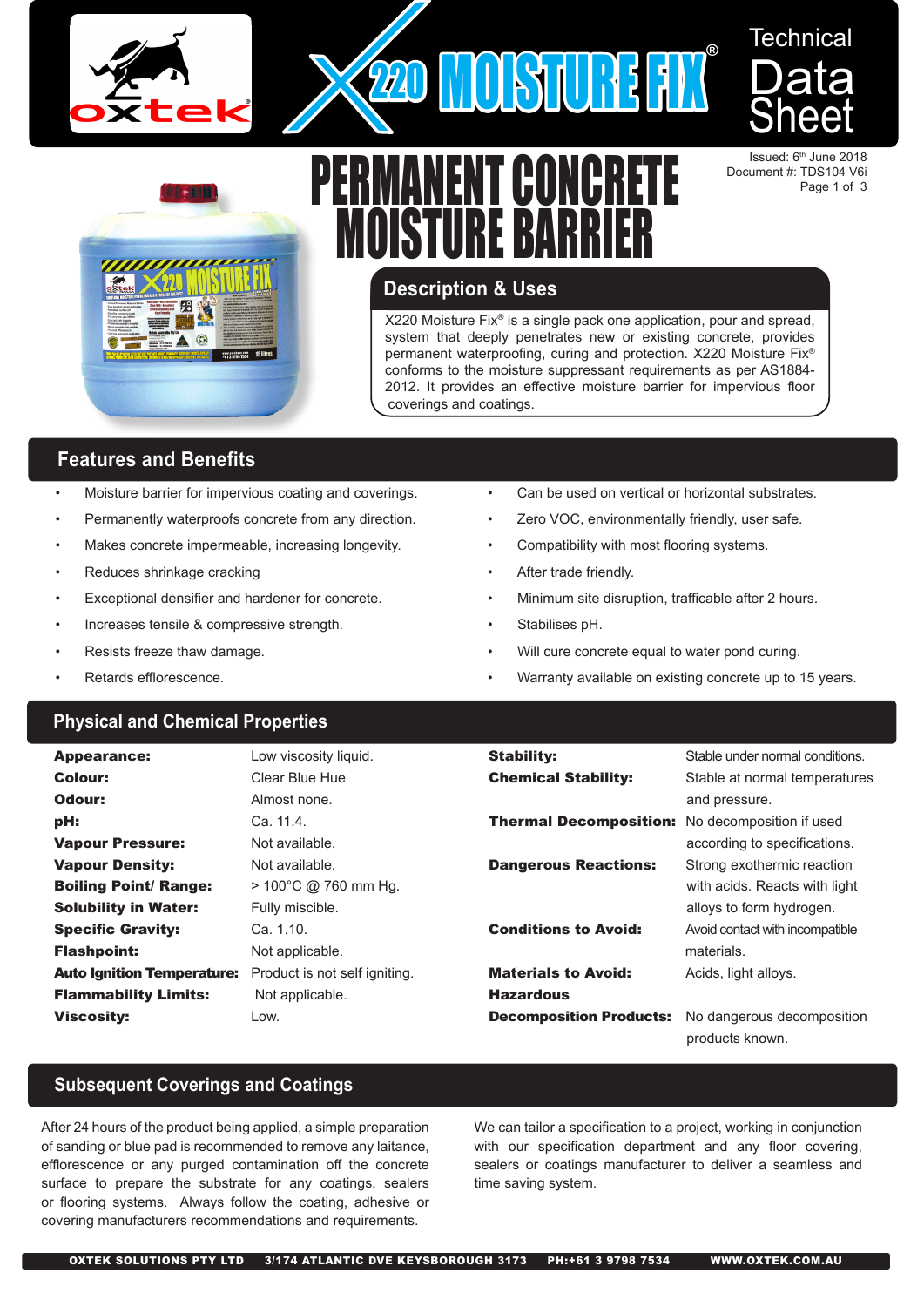

## **Recommended Substrate Conditions & Preparation**

**Freshly Placed Concrete:**  $5m<sup>2</sup>$  per litre. **Existing Concrete:**

**Spray applied:**  $5m<sup>2</sup>$  per litre. **Pour and spread:** 4m<sup>2</sup> per litre.

#### **Important Notes:**

1. Wax, paint, curing compounds or a burnished surface restricting access to concrete's interior must be chemically or mechanically removed for X220 Moisture Fix® to penetrate and work properly. To test for adequate porosity apply droplets of water on the concrete surface, if the droplets do not penetrate into the concrete within 2 minutes then X220 Moisture Fix® will not function properly and may be ineffective.

2. Areas of high porosity have a faster penetration rate. These areas appear dry immediately after applying and will require additional product.

3. Do not apply on frozen substrate or when temperature is below 30 C when getting colder. Call for advice if applying during colder periods.

4. Do NOT apply if rain is forecast within 3 hours.

5. Before applying any paint, adhesives or any other coatings, wait 24 hours after application with X220 Moisture Fix®. Pressure wash or abraid and clean, then check visually to be satisfied purging has completed (If required a second or subsequent coats may be necessary). Always follow coating manufactures surface requirements.

Issued: 6th June 2018 Document #: TDS104 V6i

Page 2 of 3

6. Concrete being treated must be fit for purpose for proper function of X220 Moisture Fix®. Structural, control and cold joint or large cracks will not be repaired with a X220 Moisture Fix® application.

7. X220 Moisture Fix® may etch glass/tiles or dull brushed and shiny aluminium and can be difficult to remove from other surfaces once it dries. Cover and mask surrounding surfaces or rinse immediately if sprayed.

8. If you are treating an existing contaminated slab subsequent applications of X220 Moisture Fix® may be require to purge or lock up foreign material before the concrete is suitable for coating or covering. Contact your Oxtek supplier for helpful application instructions.Refer to MSDS available from **www.oxtek.com.au**

# **Application Guide**

### On Existing Concrete:

Application can be by pour or low pressure spray (pump up knapsack type) it is important that the product is distributed evenly by continuous working by soft broom in all directions to ensure the product is presented to all surface profiles. There is no need to put any pressure on the broom as it is only used to distribute the product evenly and if pressure is applied it tends to have the opposite effect in not leaving enough material on the surface.

Allow material to penetrate (drop into) the surface and if you find that some areas have totally dropped and some not, then distribute the excess product over the dry areas. Please note, on occasions, the concrete may be of poor quality and be very porous, which may require additional product to ensure that there is enough product to complete the capillary chemical gel forming reaction.

Using a soft broom, sweep and spread out puddled product as it penetrates. Do not allow product to puddle dry on the surface. If product gels on the surface remove with a squeegee.

#### As a Cure Method at Time of Pour:

Apply with a low-pressure non-atomizing, spray apparatus such as a pump-tank or battery pack sprayer. Allow material to penetrate (drop in) the surface and if you find that after an hour, that some areas have totally dropped and some not, then distribute the excess product over the dry areas. For optimum cure benefits it is ideally applied to the newly-poured concrete surface as soon as is practical following its surface finishing phase. Should conditions require the surface to be walked on, for application, concrete should be allowed the time to adequately set, so as not to imprint or mar its surface during application. Recommended minimum coverage rate as a cure method is **5.0m2 per litre**. Floor coverings and coatings can be installed after 14 days from concrete placement and X220 Moisture Fix® application.

*Caution:* Like many construction materials including fresh concrete X220 Moisture Fix® contacting glass/tiles should be flushed with water and not be allowed to dry, since glass may etch. X220 Moisture Fix® will dull the shine on shiny aluminium, however, aluminium's integrity will be otherwise unaffected.

Hot & Cold Temperatures In hot or windy conditions, the concrete surface temperature or wind may dry out the product prematurely before it has a chance to drop in thoroughly, in this case it is advisable to mist spray the surface with water and apply X220 Moisture Fix® whilst the surface is damp but not puddled. This also helps with a relaxation of surface tension allowing a more efficient and faster penetration as well as premature evaporation or drying out. X220 Moisture Fix® should not be applied if the ambient temperature is below  $3^{\circ}$ C and falling. X220 Moisture Fix® is not affected at all by temperature change after 24 hours, not even in freeze thaw conditions.

**Existing Concrete** If the existing concrete's moisture content is higher than 75%, all of the above procedures should be followed, however, there is normally a problem some where, broken pipes, hydrostatic pressure etc for old concrete to remain this wet. This cause should be investigated. Contact Oxtek for further information as an additional coat or change of application procedure may be required.

**Clean Up** Clean up with water. X220 Moisture Fix<sup>®</sup> is alkaline and just like so many other materials which are commonly used in the home and building Industry, such as wet concrete, cement mortar, some cleaning materials etc, X220 Moisture Fix® should not be allowed to dry on glass/tiles or polished aluminum as an etching effect will occur. It is important to cover first, or remove by water wash before drying occurs. Do not walk onto adjacent finished surfaces as making may be permanent.